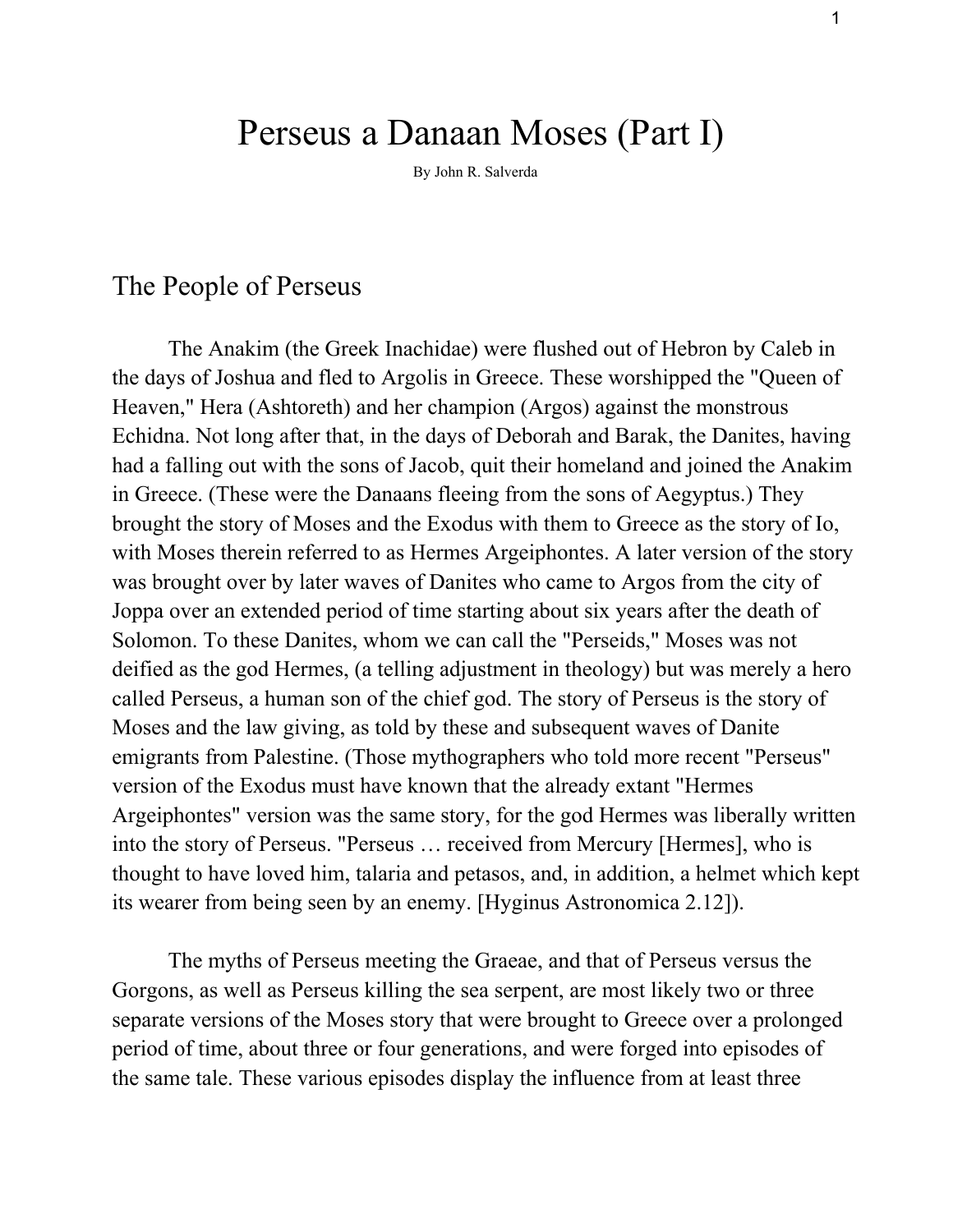distinct groups of people. The rendition of it that contains the "Graeae," reveals a more Arabian, and Egyptian, flavor that can be traced to it's Idumean, and Hagarite, origins. The "Gorgon" interpretation of the Perseus story, shows a strong post-Solomonic, Israelite bias. The episode where Perseus kills a "sea serpent" at Joppa is even later still and leans heavily upon a Midianite/Ethiopian and Danite/Philistine faction, for it's point of view.

These Danaans, (the Greeks of Argolis) themselves claimed to have come up out of the land of Egypt. Herodotus has something interesting to tell us in this regard, he says that while the Greeks considered the Danaan royalty to be Egyptians, the Persians, who also claim to be descendants of Perseus, argue that Perseus was not an Egyptian at all but was an Assyrian. Ovid, on the other hand, says that the Danaans were of the Cadmean (Phoenician) race and he even refers to Perseus at least once as "Agenorides," a descendant of Agenor, the father of Cadmus, Europa and Phoenix. Herodotus even mentions the name of the Egyptian city from which came these Danaans, he calls it Chemmis and says, "The Egyptians are averse to adopt Greek customs, or, in a word, those of any other nation. This feeling is almost universal among them. At Chemmis, however, which is a large city in the Thebaic canton, near Neapolis, there is a square enclosure sacred to Perseus, son of Danae. ... Inside this precinct is a temple, and in the temple an image of Perseus. ... I made inquiries of the Chemmites why it was that Perseus appeared to them and not elsewhere in Egypt, ... to which they answered, "that Perseus belonged to their city by birth. Danaus and Lynceus were Chemmites before they set sail for Greece, and from them Perseus was descended," they said, tracing the genealogy; "and he, ... paid them a visit, and acknowledged them for his kinsmen he had heard the name of their city from his mother …". (Herodotus Book 2 Page 91).

The Danaans then, were a group whom the Greeks thought of, at first, as coming up out of the land of Egypt, but about seven generations later these same Danaans were coming out of Joppa in Phoenicia. This is just what we would expect of the Biblical Danites who did come up out of Egypt to live in the seaport of Joppa.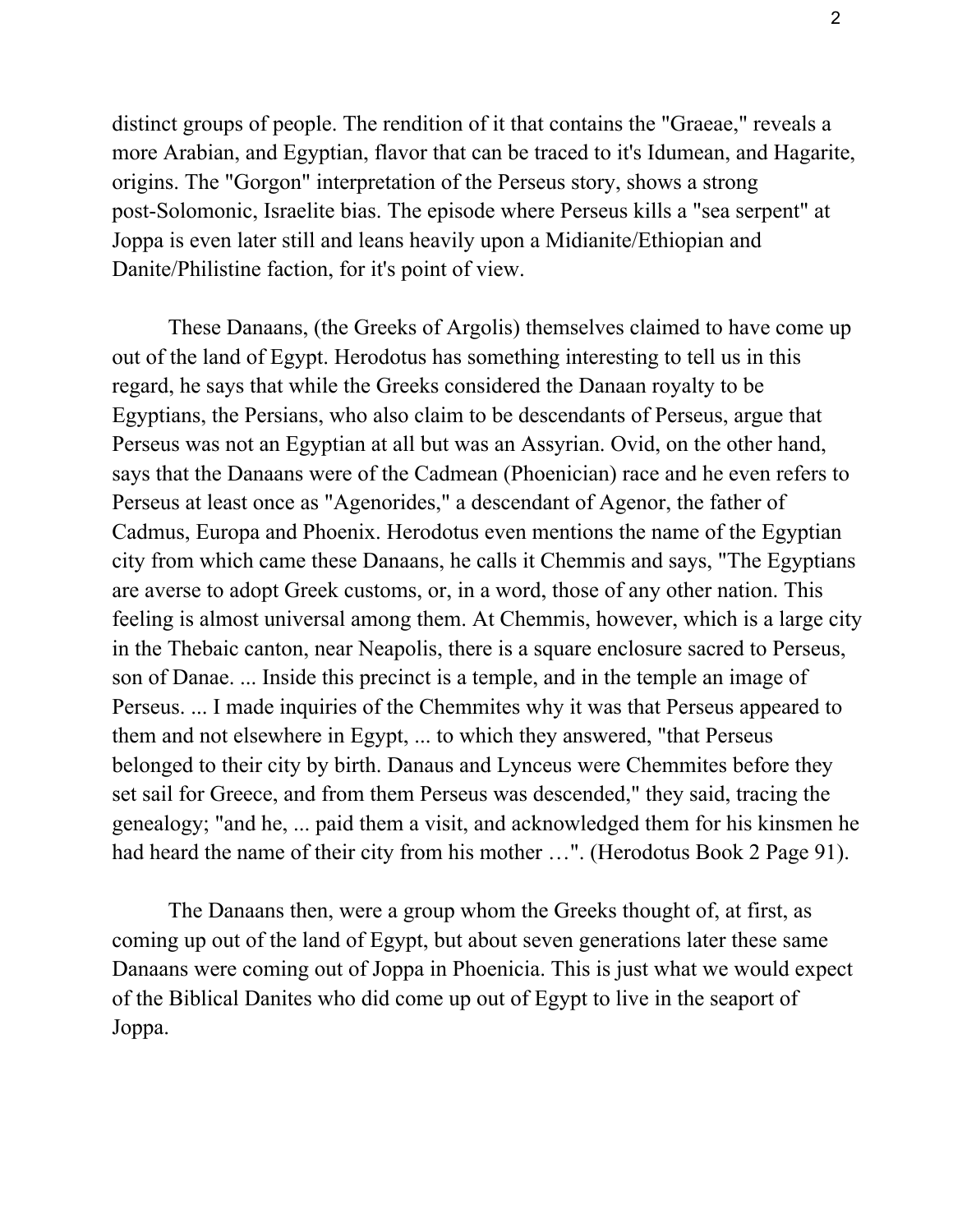### The Birth of Perseus

Having explained a bit about the people who told the story of Perseus, we shall begin to cover the individual motifs of the story itself. First of all there is the virgin birth; If Perseus is Moses, then Why isn't Moses born of a virgin like Perseus? Well he is, because Israel is the Virgin. In the book of Deuteronomy chapter 18 verses 15 through 18, God promises to Moses that He will raise up a special prophet who will be born to the nation of Israel like he was. Presumably this widely anticipated prophet was Jesus Christ, and we are plainly told that it was, in the New Testament book of Acts at chapter 3 verse 22, where these very verses from Deuteronomy are quoted. It was known very early in Hebrew history that, a savior would come from among the brothers of Moses, that is, from the nation of Israel. It could be said that Moses and Jesus shared a mother, the nation of Israel, and as it turns out, she was known as "the Virgin." Since the prophets have often referred to the nation of Israel as "the Virgin," (notably at Amos 5:2, but also a few times by Jeremiah), it is arguable that no miracle of parthenogenesis was ever intended in the prophecy of the Emanuel at Isaiah 7:14, who was also born to "the Virgin," (not, incidentally, "a" virgin). Perhaps a better understanding of the symbolism used in the Bible, as well as the Greek myth, can help us to identify the mother of Perseus, like the mothers of Moses and Jesus, as this Virgin.

It is not unusual for a nation, a city, a church, or a population, to be figuratively symbolized as a female character. Even modern nations, (without, presumably, resorting to idolatry), have similar traditions. The U.S.A. has it's "Columbia," the U.K. has "Britannia," and Rome had it's "Roma," all feminine personifications that are symbolic of each their own national spirit. The nation of Israel was also referred to as a "woman," and the "maiden," and the "virgin," she was known as Zion (or Jerusalem) and called the "bride," or "wife," of God. The slaying of Medusa is portrayed as a prerequisite to freedom for the captive mother of Perseus, "Danae." Danae was the earthly wife of Zeus, and she was being held captive by an earthly king, there can be no mistake in identifying her with Zion, the nation that gave birth to Moses. It is evident that while in Egypt, the Israelites pronounced the name "Zion," as "Zoan," it was the name of the City-state of their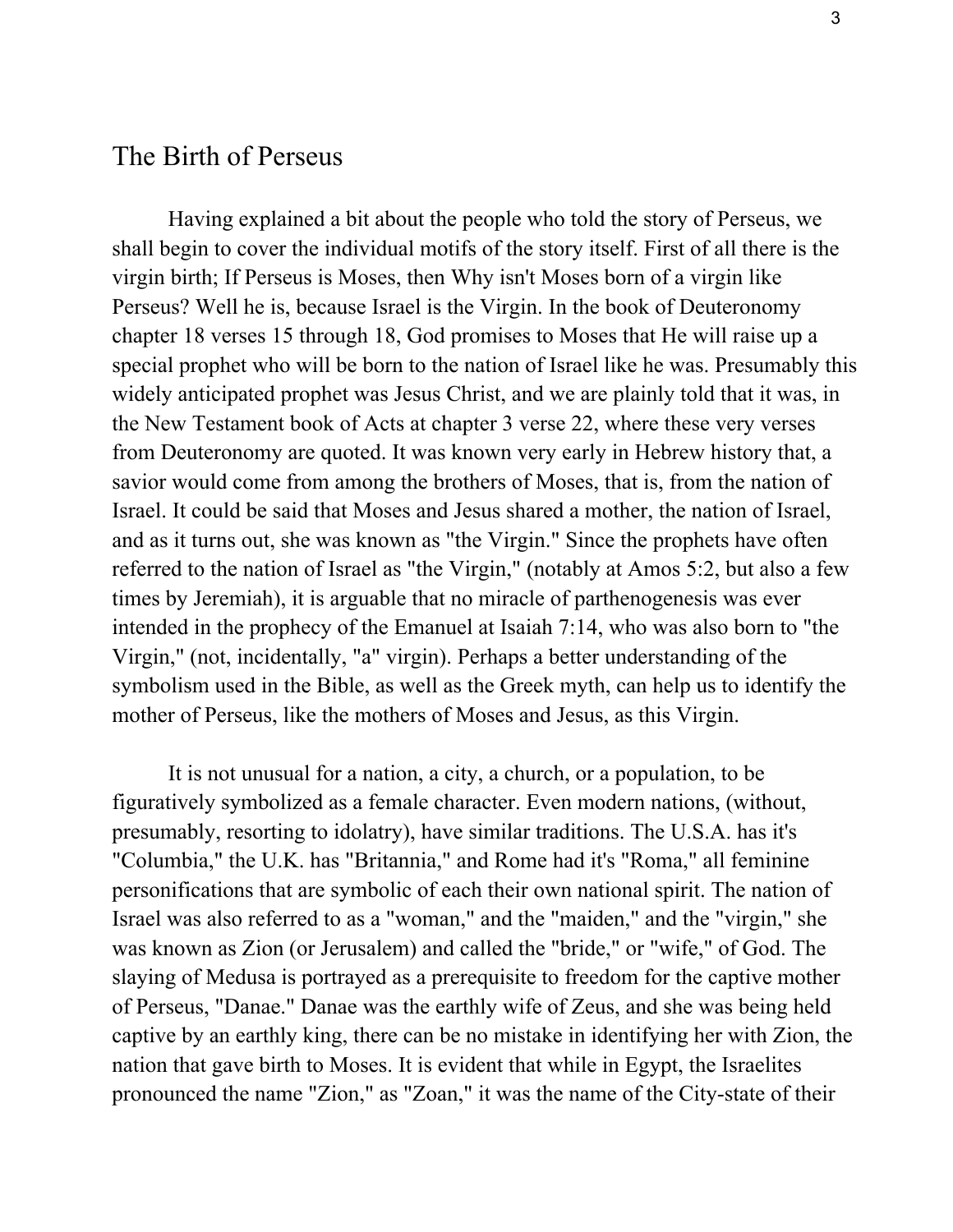captivity, "the field of Zoan." The classical Greeks knew of this place and called it "Tanis," they identified the goddess, who was named after this place, with "Athena." In the Assyrian cuneiform inscriptions, the same Egyptian district was called, "Sinu." A clever philologist can find this far famed woman's name throughout ancient literature, besides those already mentioned, here is a partial list of the name Zion transliterated; Diana, Dione, Deino, Dion, Dinah, Sinai, Hesione, Thyone, (even backwards) Anath, Neith, and Nut.

Robert Graves, in book 1 of his two volume work, "the Greek myths," (60.1,3) says that the Greek Danae was called, by the Hebrews, Dinah. Perhaps by way of explanation he previously intimates, that the Danaans who told her story, were part of a group of early arriving Helladic colonists from Palestine. In the Scriptures Dinah is the virgin daughter of Israel. Some did not believe that Perseus was the son of Zeus, neither did they accept the notion of his virgin birth, but instead they impugn his birth by insisting that he was the product of an incestuous relationship between Danae and her uncle Proetus. Perhaps this version of the birth owed some of it's origin to the Scriptural one, it is similar to the parentage of Moses because he also was said to have been the product of an incestuous relationship. The father of Moses, a man named Amram had taken his aunt Jochabed to be his wife (Amram was thus not only the father of Moses but his uncle as well,) and Moses was their issue. According to the Greek myths, Acrisius, who has previously been identified with the Hebrew patriarch Israel, was the father of Danae, the mother of Perseus, while the Scriptural Israel was the father of Dinah, he was also grandfather (via Levi, whom the Greeks appear not to know about) of Jochabed, the Biblical mother of Moses.

Like the "seed of the woman," the birth of Perseus was predicted beforehand, and the king sought to prevent his birth, but like Pharaoh, and Herod, his attempt was to no avail. Should anyone claim to be the "son of God," the Law would be in place to put him to death, thus, upon the birth of Perseus, the king proclaimed that he must die, the instrument of his attempted death, (and, incidentally, his salvation) was an ark, and the Ark, symbolizes the Law. Their was a pre-birth royal decree in place to prevent the arrival Moses as well, and at his birth he was placed in an ark, (even Sargon the Great of Akkad, and Osiris, the Egyptian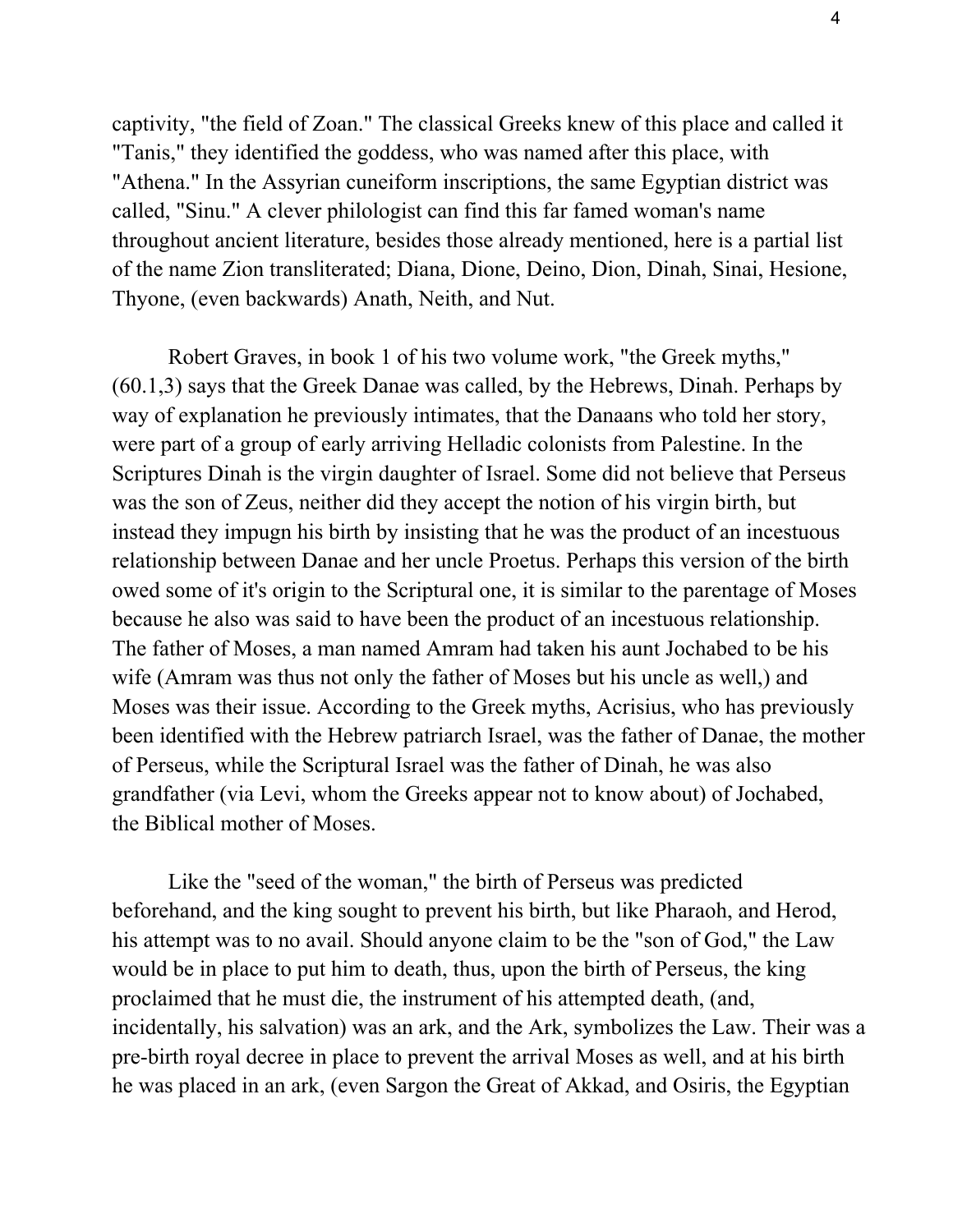god, had an attempt made upon their lives in an ark). The identification of Perseus with Moses, goes way beyond their both being placed in an ark and set adrift on the water, but it includes an entire series of shared motifs; Both had their arks discovered by a relative of the king, both were raised at the court of the king, and each had a happy childhood until the king had a change of heart.

## The Youth of Perseus

An objection might be made that the mother of Moses was not in the ark like the mother of Perseus was. Yes, but it is also known that one of the first things that those who found the baby Moses did, was to send for a Hebrew woman to serve as a nurse for the child, who turned out to be none other than the actual mother of Moses, Jochabed. Therefore, as it was in the story of Perseus so it was in the story of Moses, the mother in each case was with the child from his very infancy throughout his life in the court of the King/Pharaoh, however, also in each case, she was there as a servant only.

While most Mythographers agree that Perseus was raised at the royal court they usually refer to the situation of his mother, the virgin Danae, as being held captive against her will. As if to reinforce my theory that Danae was Zion, there is one very important ancient source, no less than the great Greek poet Pindar, who wrote about 480 BC in his Pythian Ode (12 Str1-3) who plainly refers to Danae as being held in slavery! The quote from Pindar runs thus; "Perseus ... had made blind the grim offspring of Phorcys (Medusa), … thus to end his mother's long slavery...". What the nature of the slavery that Danae was forced into we are not told, but it is apparent that Pindar knew of the tradition so saying that Perseus had freed his mother from "slavery" by his act.

Perseus wanted to take Danae and leave, just as Moses wanted to take Zion and leave, but the king would not let her go. However Perseus did go somewhere, for he first, like Moses, had to perform a task in the wilderness, which would give him the divine authority which he would need to acquire freedom for Danae. This is the point in the combined rendition of the account, that has come down to us,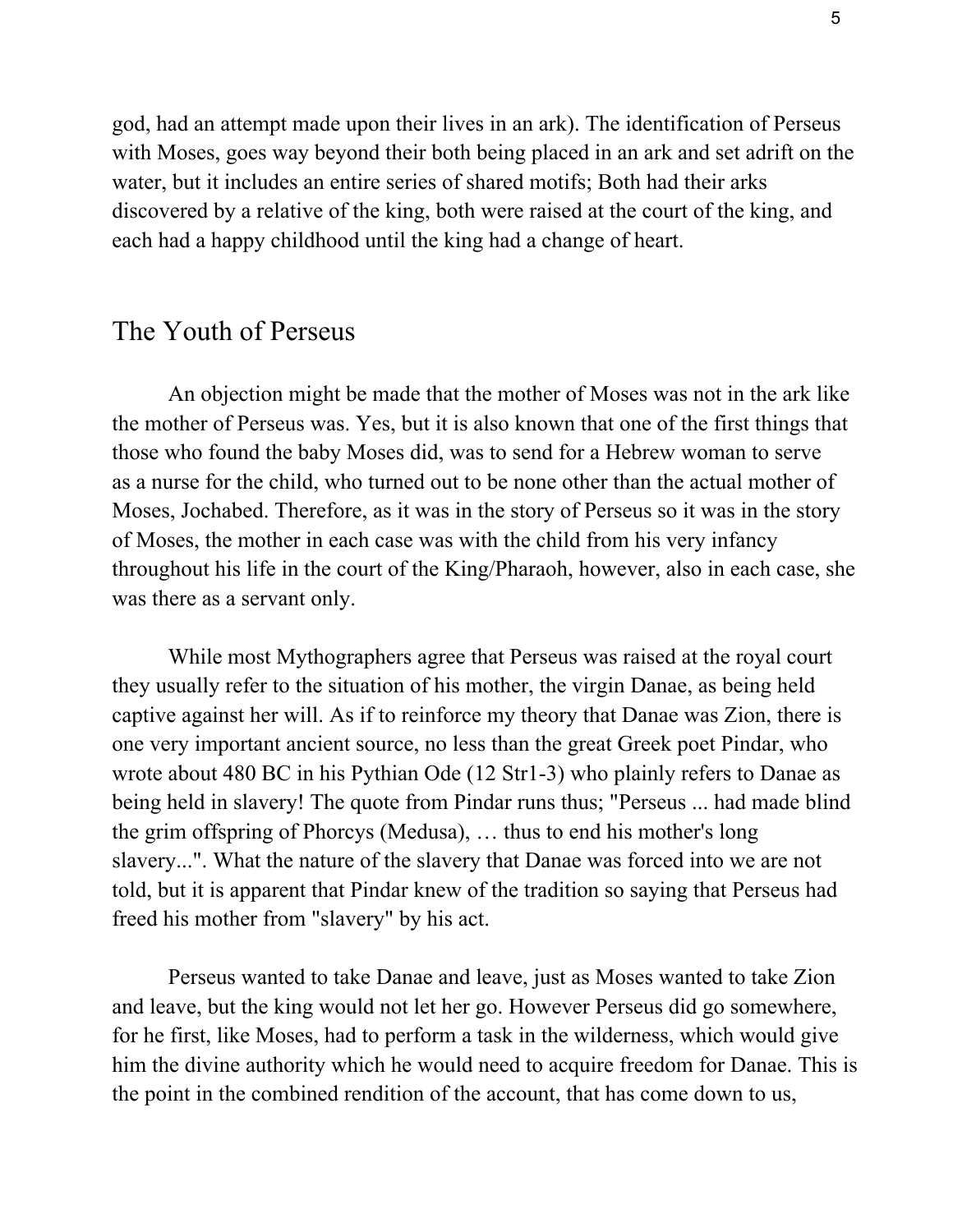where the mythographer has inserted the Hagarite version of the story, that features the Graeae, it is also the point in the Scriptural story where Moses has his first meeting with God at Mount Sinai.

The Hebrew story has Moses taking a pre Exodus wilderness adventure to Mount Sinai, where he lives among the Midianites for quite some time. The Scriptures make this adventure to be a prerequisite to the main adventure of Moses, for there he learns to worship the one God of Abraham at His holy mountain, He there tells Moses, not only His name, but also gives him instructions and three "magic" tricks that he can use to deliver Zion from her slavery (Ex. 4:19).

Perseus also had "divine" training sessions prior to his actual adventure. The gods, Athena (delivered from the head of Zeus), and Hermes (the messenger of Zeus and deliverer of Io), each had experience to lend this new deliverer Perseus. What has Athena to do with the Exodus? Athena (Parthenos) was a female personification of the city state of Athens, in the same way that (the Virgin) Zion was a female personification of Jerusalem. In truth, the "myth" about the founding of Athens is clearly derived from the history of the Jews. Cecrops the anguipede (serpent footed, this is noteworthy because wayward Jews blasphemously pictured Yahweh as an anguipede. This is such an outrageous claim that I implore the reader to look it up on his own. Furthermore, don't let the fact that the history of Athens is full of serpents throw you off, because the tribal chief of Judah, the man who lead the Jews up out of the land of Egypt under Moses, was named "Nahshon," the usual Hebrew word for "serpent.") was the Athenian version of Moses, (or perhaps Nahshon) he lead the Athenians up out of Egypt (Sais =  $Zoan = Tanis = Tanit$ Athena = Zion), gave them their laws and divided the land into twelve districts. He instituted monogamy, and was the first to recognize paternity (Egypt was a matrilineal society). Although the religion of the Athenians was corrupted by their worship of Baalath (Pallas/Athene = Baalath/Zion = Palestine = Philistine), still, intricate doctrines of the Jewish belief system, permeate the myths of Athens. There was a contest with Poseidon (Dagon's alias Apsu-Adon), the symbol of the olive branch (Salem = peace). The daughters of Cecrops carried with them an ark and were given instructions not to look upon the contents, namely, a baby born to be the dynastic King (Erecthonius, also an anguipede) to the Athenians, while the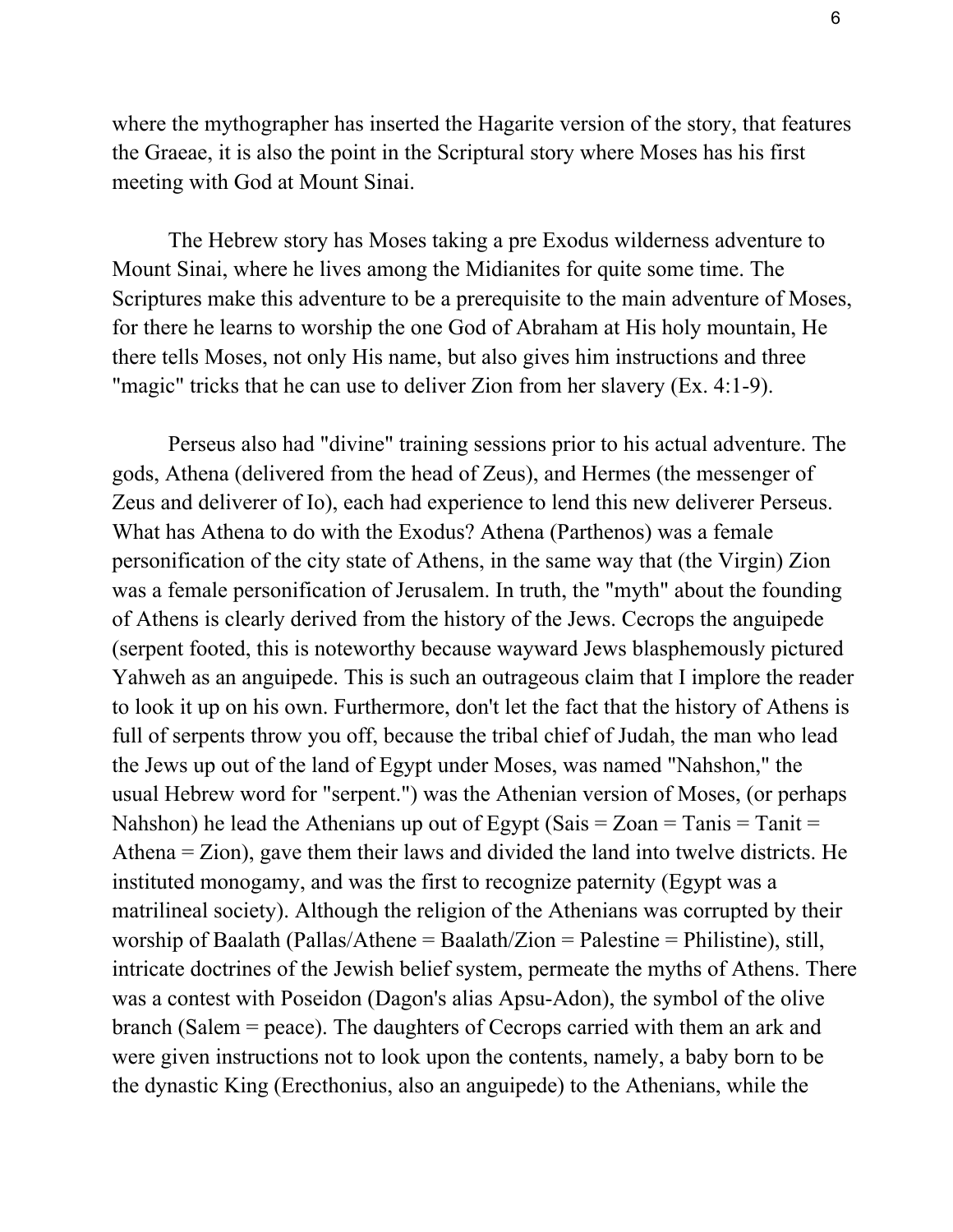Jewish Ark contained the Messianic promise that a baby would be born who would be the King of Kings (thus the little understood but widespread symbol of the baby in an ark, such as Sargon, Adonis, Etc.). The Mythographers who inserted the story of Athena into the story of Perseus must have known what they were doing. This is also true of the story about Hermes delivering Io (the "Jew"), which I have explained elsewhere. All three stories contain maidens who are freed in accordance with the will of Zeus, by smitten heads.

#### The Graeae and the Mountain

As I have intimated previously, the Graeae have probably derived their name from a well known, in ancient times, Arabian People known as the Agraioi, who were Scripturally called the Hagarites. Although this great nation gets downplayed in the Scriptures, it must have at one time encompassed not only the Arabian Ishmaelites, but also the Keturite Midianites and even the Ethiopians and other Sabeans, all under the title of "Hagarite." It becomes apparent that the Midianites of Mount Sinai were anciently considered as Hagarites, thus Paul, who wrote of an analogy between Mount Sinai and Hagar (at Gal. 4:2426), had a precedent to do so. "The Hagarites," known to Pliny (NH.  $6,159-161$ ), Strabo (XVI. 4,2), and Ptolemy (5.19.2), who called them, "the Agraioi," occupied the wilderness of Mount Sinai and were largely of Ethiopian/Egyptian extraction. (From "John Gill's Exposition of the Entire Bible;" Gal.4:25 - For this Agar is Mount Sinai in Arabia,.... The Syriac version makes Hagar to be a mountain, … "for Mount Hagar is Sinai, which is in Arabia": and some have been of opinion that Sinai was called Hagar by the Arabians. … Hagar was the name of the chief city of Bahrain, a province of Arabia … the wilderness of Paran, Gen.21:21 … However, it is clear, that Sinai was in Arabia, out of the land of promise, where the law was given, and seems to be mentioned by the apostle with this view, … . It is placed by Jerome in the land of Midian; … Exo.3:1. And according to Philo the Jew, the Midianites, as formerly called, were a very populous nation of the Arabians: and Madian, or Midian, is by Mahomet spoken of as in Arabia; and it may be observed, that they that are called Midianites in Gen 37:36 are said to be Ishmaelites, Gen 39:1.) The Egyptians themselves referred to this people as the "Mitanni" (apparently the same word as the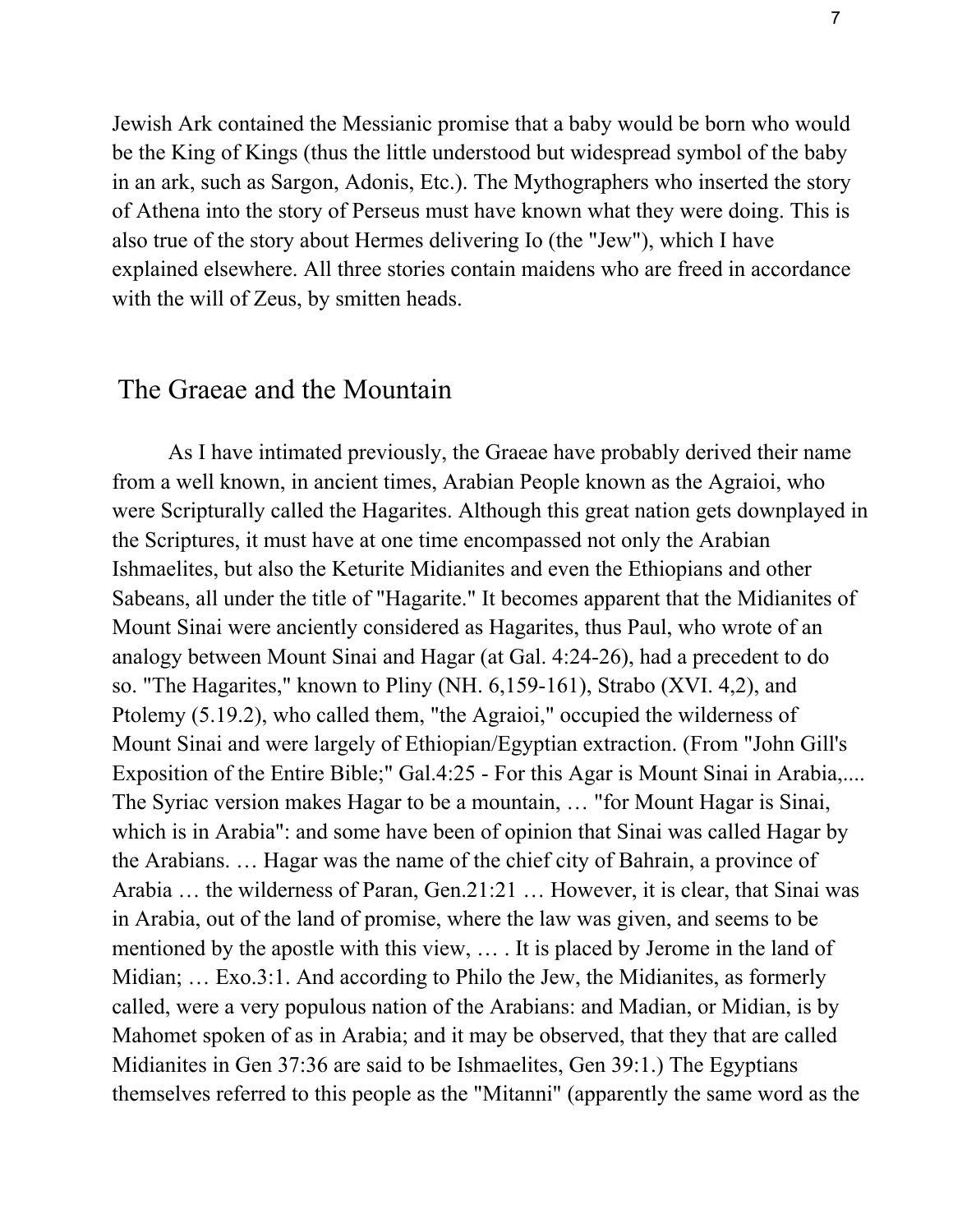Biblical "Midianite"). They, as descendants of Abraham, believed in only one god, but it would be considered a dangerous heresy to even say such a thing in polytheistic Greece (thus the symbolism instead).

The Graeae are said to have had only one eye, and/or only one tooth between them, they used it alternately and were helpless during the exchange (The ancient mythographers, it appears, had some problem understanding how "two" separate nations could claim the same "one" god). The single eye refers to the single God of monotheism, and likewise the solitary tooth means the one word of god (the Law), thus, just as Perseus took these from the Graeae, at Mount Atlas, so Moses adopted these tenants under the crook of Jethro, priest of Midian, at Mount Sinai, as a prerequisite to freeing his people. The single eye of the Graeaes is not the only place where the Greeks have used this motif. Let us not forget those sun worshipping masons and metallurgists of antiquity, the Cyclopes. Because there is only one Sun, we are perhaps justified in seeing Sun worship as a step toward monotheism, especially as it was used among the Mithraic Persians, who claim themselves to be descendants of Perseus. Ahura Mazda being the "one" god of the Zoroastrians, Mithra (sometimes identified with Perseus) himself could not have been originally thought of as a god but only as a type of Persian Moses, a mediator of the contract between God and men, a lord of the covenant (the Midian Baal-Berith). The eye is often a symbol of god, especially among the Egyptians, but also within the Chaldean sphere of influence such as the Assyrians, Hittites and Syrians where the winged eye was a widely used symbol of the deity.

Perseus visits the winged Graeae, the guardians of the Gorgon, at Mount Atlas, this was his first visit to the Mountain, where he learns how to get the magic purse. He returned to Mount Atlas, for his second visit, after he had obtained the head of Medusa. Moses, at the law giving, also makes two visits to his mountain. On his first visit he had a vision at Mount Sinai where he saw, before it's actual construction, the "pattern" of the Ark of the covenant's cover with the two golden cherubs bowing over, as if to protect, it. This was done so that Moses could oversee the accurate building of the Ark. Similarly, there was a town in Samos called Deicterion, where there was a "statue" of the three Gorgons. Athena took Perseus on a pre-adventure journey there so that he could learn what the Gorgons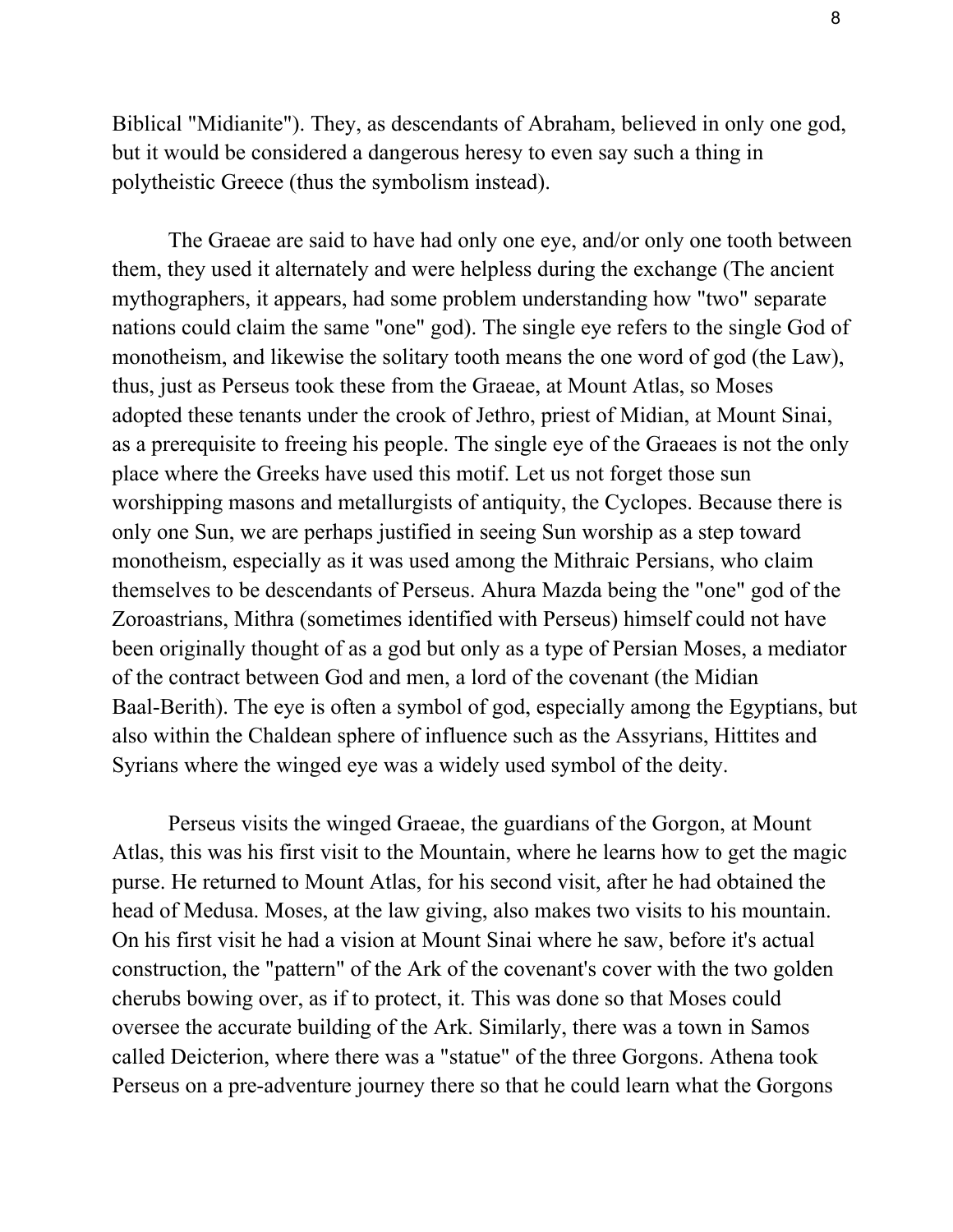looked like, in order for him to be able to distinguish Medusa from her two winged sisters who protected her.

God would oftentimes appear to Moses seated upon the wings of the statue of the two cherubs (this was called the "mercy seat,") that were sculpted on the cover of the Ark. "The Gorgons ... had ... wings of gold on which they flew. All who looked at them were turned to stone." (Apollodorus 2.38-46) If an artistic rendering, or a symbolic description, of these appearances were ever to feature God in the symbol of an eye, then it would serve as the obvious origin to the motif of the winged Graeae having the one eye between them. Although he does receive a set of law tablets on this first visit, he breaks that set, and does not keep them. He obtains the commandments, that he will keep in the Ark, on his second visit.

## Medusa

The main monster in the story of Perseus is Medusa, one of the three Gorgons. It occurs to me that the most likely origin for the Greek name "Medusa," is that it derives from the Hebrew word that has come down to us as, "Mitzwah," which means, "commandments." There were a lot of commandments (a figurative mountain of laws) but it was the head of Medusa, that symbolized the cut out tablets of the ten commandments, as opposed to the rest of the commandments, ordinances and judgments. The head of Medusa, was carried in a magic container which was plated with a precious metal, and was the Perseid equivalent to the Ark of the Covenant. "… the head of the monster, the dreaded Gorgo, and the bag floated about it, a wonder to look at, done in silver, but the shining tassels fluttered, and they were gold, ..." (Shield of Heracles 220-237) The special attribute of this magic container was that it could contain anything, no matter how great, within it's space, without increasing in it's bulk. This was probably in reference to the unbelievable fact that the great Yahweh spoke from the relatively tiny Ark. Medusa's head was kept in it's magic container because no one could look upon it and yet live, it was carried into battles, showed to the enemy, and thus insured the victories for Perseus, in the same way that the Ark and it's contents was used by Israel (a rare motif indeed). The primary method of capitol punishment that was prescribed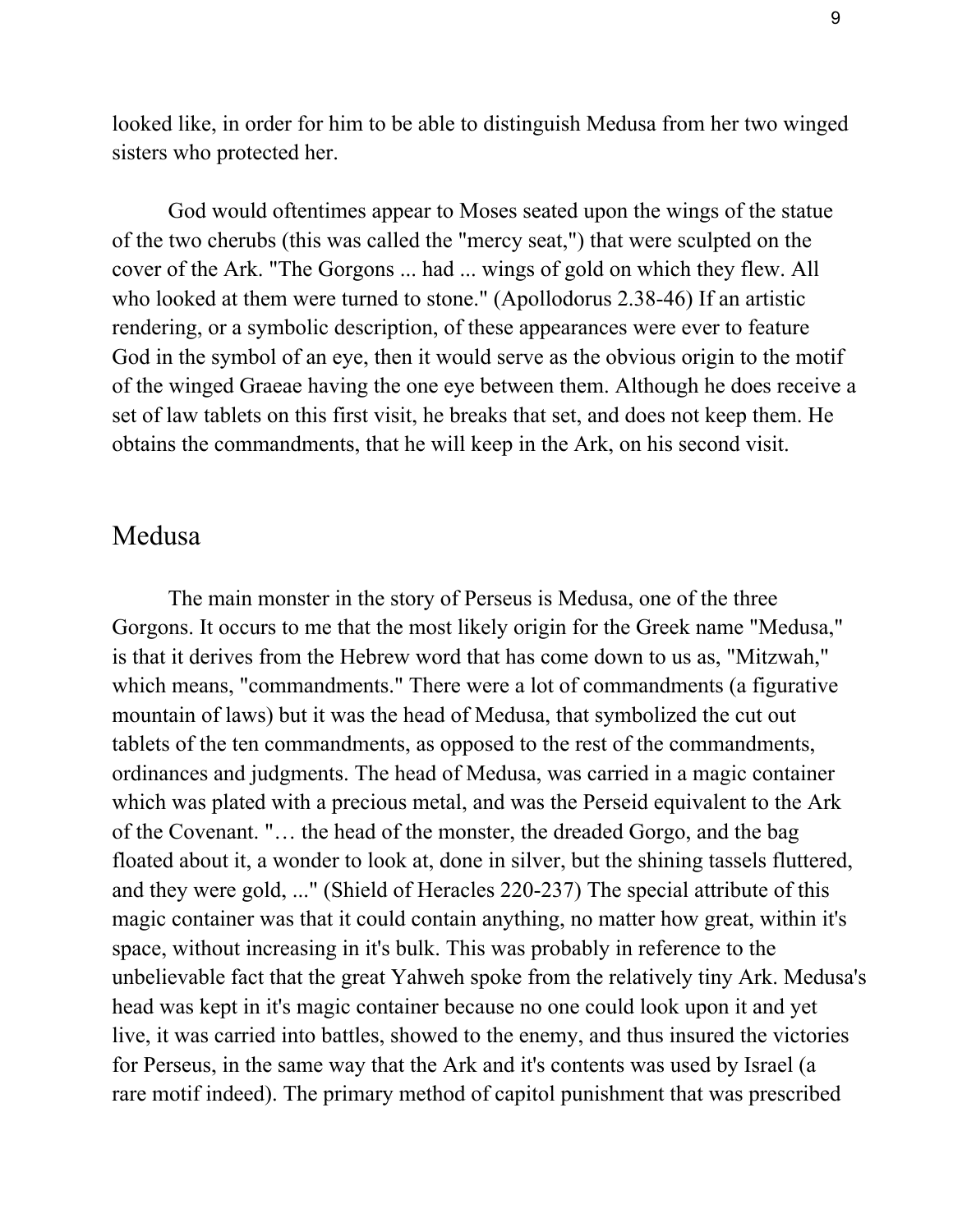by the Law, was stoning. This, no doubt, left numerous piles of stones as "monuments" to those who violated the Law, all along the way of the wandering Zion, just as we imagine the way of Medusa to be strewn with stone statues of those whom she had put to death. It is not inconceivable that whenever a violator of the law was discovered there was a ritualistic reading (looking upon) of the law that was violated which preceded the stony execution. Thus leading to the myth that it was the "looking upon" of the object itself that brought about the subsequent death. At any rate, we have come to a point where I feel that I must remind the reader; that as this series of intricately interrelated conformities, between the Greek myths and the Hebrew historic account grows, it leaves less and less room for the, "mere coincidence" explanation which will be offered by some.

When Moses received the second set of the Ten Commandments, he requested that God manifest Himself to him. God reminded Moses that no man could look upon His face and yet live, however God had a plan to protect Moses with His hand while His face was exposed, removing it only afterwards, so that Moses would only see Gods' "back," or as some translations have put it, His "afterglow." When Perseus received the Medusa head he also had an encounter, the face of whom he was reminded that he could not look upon and yet live. The supreme god in the story of Perseus was called Zeus, and just as God did in the story of Moses, Zeus protected Perseus, in this case by lending him his shield. The shield of Zeus was highly polished, and with it Perseus would not have to look directly upon the deadly face, but could use it like a mirror, to see only it's, "reflection." Now that a point has been made concerning a connection between the "hand" of God, and the "shield" of Zeus, an explanation of the relationship between the cut off Medusa head, Daniel's cut off Messiah, and the Law, presents itself.

Once Perseus had received the cut off Medusa head, the Greek mythographers have him showing it to Atlas, which put an end to him. To quote Ovid on the matter, "'Very well!' he (Perseus) taunted, 'if you (Atlas) rate my thanks so low accept a gift!' and turned his face away and on his left held out the loathsome head, Medusa's head. Atlas, so huge, became a mountain; beard and hair were changed to forests, shoulders were cliffs, hands ridges; where his head had lately been, the soaring summit rose; his bones were turned to stone." (Ovid,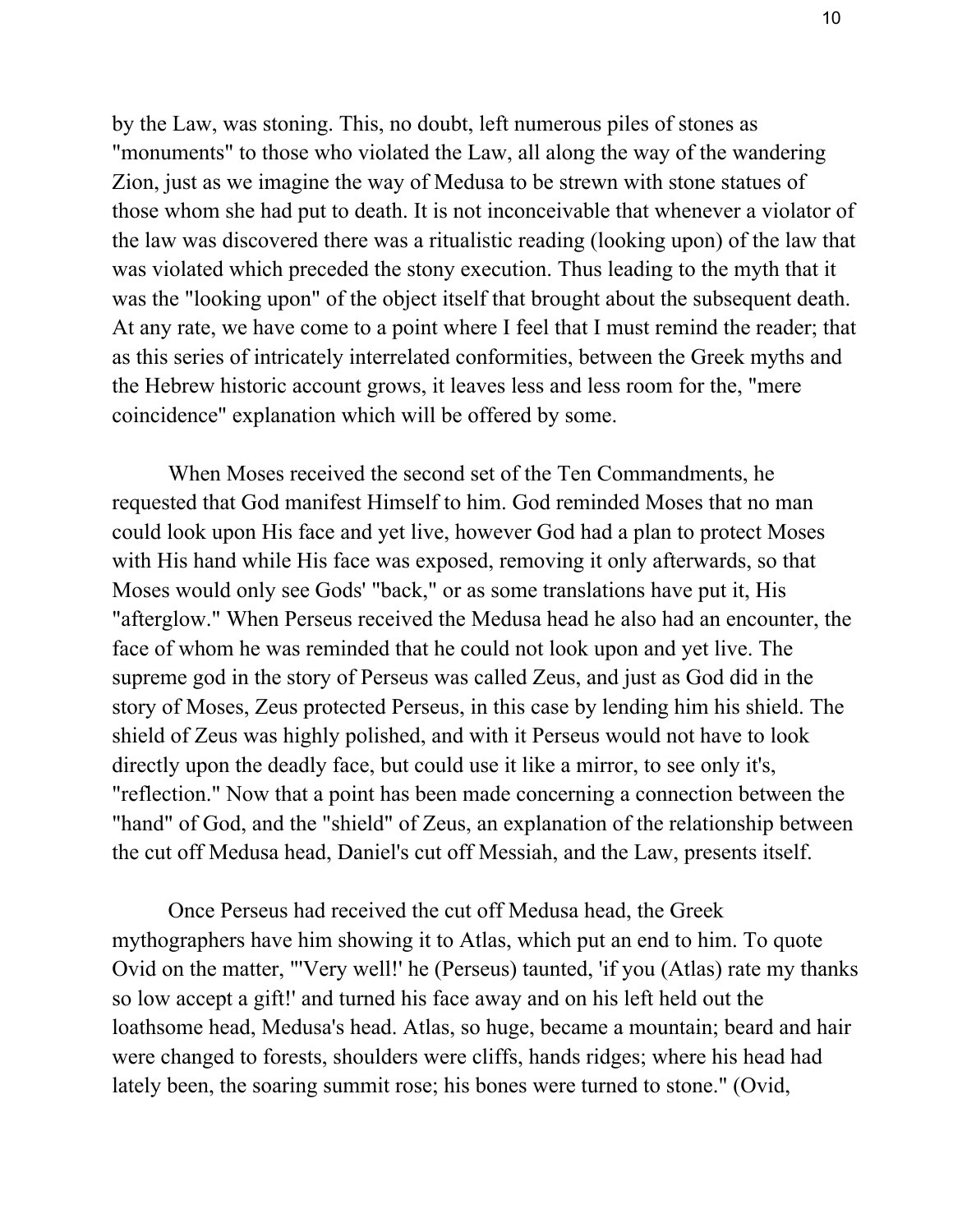Metamorphoses 4.653). As the reader may recall, Mount Atlas can be shown to be a reasonable analogy to the Hebrew Mount Sinai, in place because of the sin of Adam, who can further be identified with Atlas himself.

We all pray for the Kingdom of Heaven to come down to the Earth, but there is something in the way, it is the sin of Adam, because of which, there needs to be a "covenant with sin and death" in place, the mountain of the Law. Years before Christianity, the Greeks also had a mountain in the way of kingdom come, their "Adam," as Atlas, held up (away, a logical symbolic analogy) the heavens.

When Atlas was cursed to be the impediment to the Kingdom of Heaven, he was told that he could expect the son of god to come, who would kill the serpent, and pluck from the tree of the ancient garden. Quoting Ovid again; "Atlas, mindful of an oracle since by Themis, the Parnassian, told, recalled these words, 'O Atlas! mark the day a son of Jupiter [Zeus] shall come to spoil; for when thy trees been stripped of golden fruit, the glory shall be his.' Fearful of this, Atlas had built solid walls around his orchard, and secured a dragon, huge, that kept perpetual guard, and thence expelled all strangers from his land." How many stories contain, the ancient gardener, the highly valued fruit of the tree with the famous taboo against touching it, an expulsion from the garden, the serpent, the crime against heaven, and a prediction of an eventual savior? Just these two. Furthermore, the wife of Atlas was named after the sun setting, "Hesperus" (Evening, Eve?).

Then there was the story of that previous civilization on the Earth, from which our modern culture sprang, which was destroyed, engulfed, in a great aqueous catastrophe. This previous civilization, called, "Atlantis," was named after Atlas, he was their first king, and the flood which engulfed the place, is still known as the "Atlantic" Ocean. We learn the story of Atlantis from the Greek Plato, who explains why these ancient People were drowned away back then. He says that at first, their race was pure, but they earned their destruction because they had a racial fall, and had degenerated through mortal admixture. So it was much like the Bible's antediluvian civilization, where Adam's daughters, bred with the giants, and this caused racial impurities, (His Spirit could not "strive with men indefinitely,") leading to the intolerable state which necessitated Yahweh's flood. No? It looks like we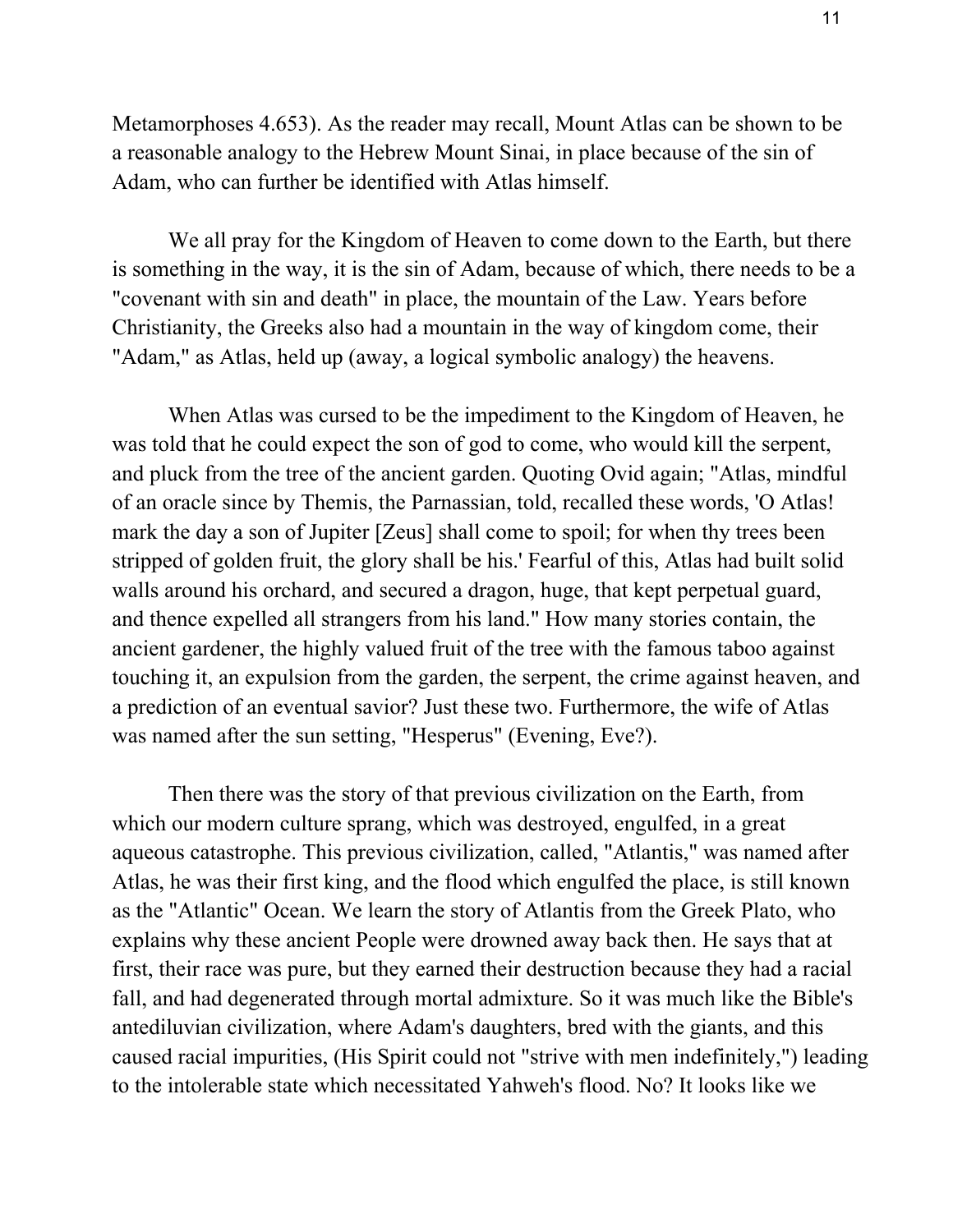have two pre flood lands vying for the title of man's original civilization, could both of these places have been the beginning of Earthly culture? Surely it is more likely that these similar but diverse sources are telling us two versions of the same truth.

To a Christian, Daniel's cut off Messiah, was the sacrificed Jesus on his cross (a likewise gruesome icon), this, as the apostle Paul points out (Col. 2:14), "nailed it (the Law) to his cross," and effectively was the absolute fulfillment of the Sinai Law. Could the icon of the cut off head, be the ancient Greek equivalent to the Christian icon of the cut off Messiah (dissolving our covenant with death, and redeeming mankind from the sin of Adam/Atlas)? Although we are often told, by the Levitical authorities, that Paul simply invented this doctrine, the story of Perseus predates Paul by many centuries. Furthermore, Paul being a Jew from Tarsus, a city that claimed to have been founded by Perseus, would certainly have known both the story of Moses as well as that of Perseus. Once the head had completed its task, Zeus affixed it to his "shield," (this being the same "shield" that protected Perseus when he received the Medusa head,) just as the crucified Jesus was said to have ascended to God's right "hand," (this being the same "hand" presumably that protected Moses when he received the commandments!) Now I submit that their is no way that this entire series of intricately detailed theological analogies can be attributed to mere coincidence. The Mythographer who wrote the Gorgon version of the story about Perseus, must have had an intimate knowledge of Israelite doctrines.

Digressing from the specific identification of Medusa for the moment, let us examine the group that is called, "the three Gorgons," of which she is but one. The mythological groupings of women is commonly found in trinity, not only the myth of the Gorgons but also the Graeaes, the Fates, the Erinyes, and the daughters of Cecrops, Proetus, and Minyas, and many others. Most of these trinities can be traced to the Biblical Zion as their archetype. The Law of Sinai, was also meant to be a reflection of Zion, the great woman, and thus it was written into three parts, the commandments (Mitzvah,) the judgments, and the ordinances. Zion, (or, as she is later to be called, "Jerusalem,") is also portrayed in triplicate; the Heavenly Jerusalem, the New Jerusalem, and the Earthly Jerusalem. (If you wish to research this theme Scripturally, you should begin with Gal 4:2426, you will find further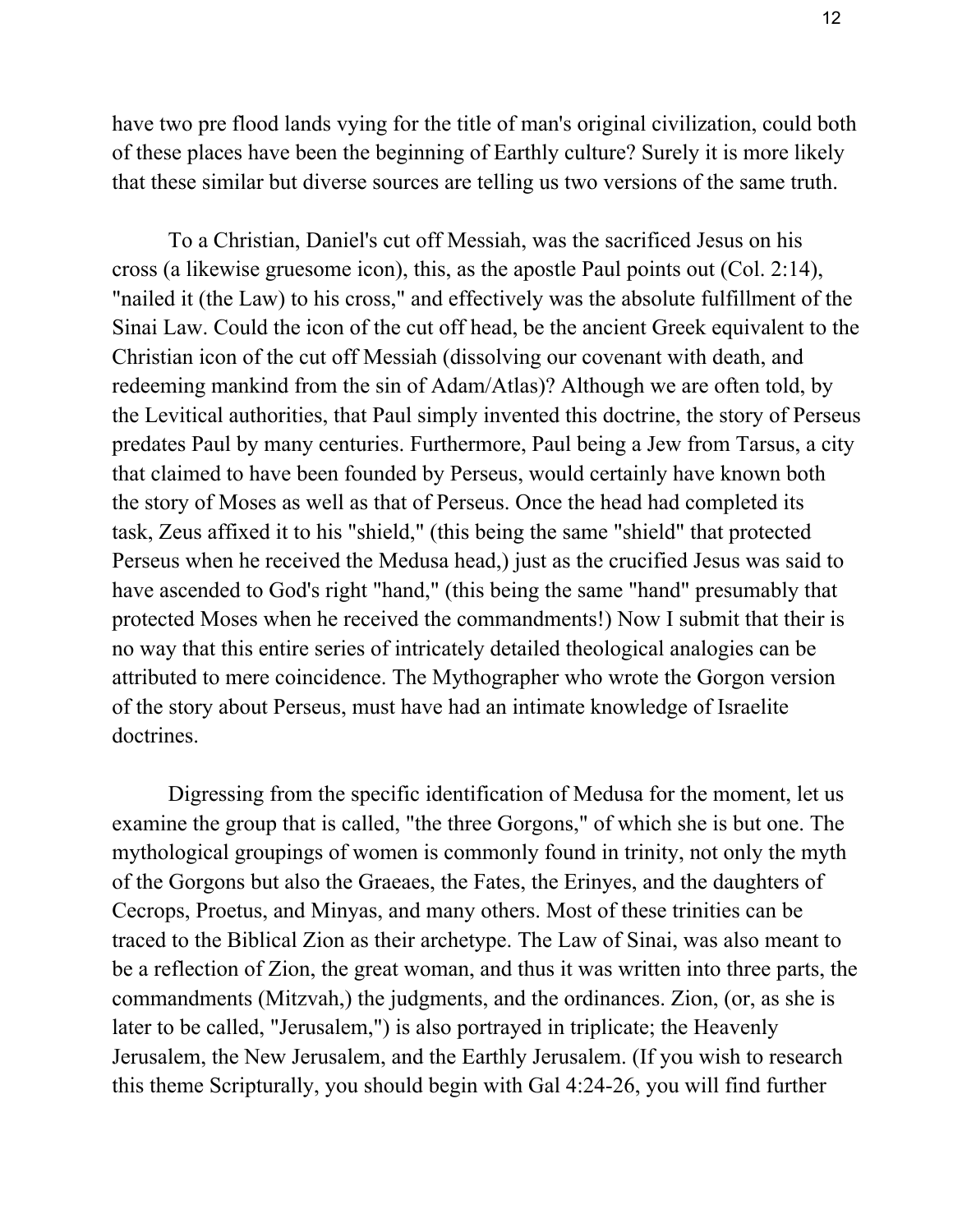reference to; the Heavenly Jerusalem as Mother at Heb 12:22 and at Gal 4:26, to the New Jerusalem as the Bride at Rev. 21:2, and to the cut off Messiah at Dan 9:26 and at Isa. 53:8) These must be whom the Greeks knew as, the Gorgons, because, as Hesiod clearly states, "...the Gorgons... they are Stheno, Euryale, and Medusa, whose fate is a sad one, for she was mortal, but the other two immortal and ageless both alike." (Hesiod's Theogony 270-282) and as Daniel seems to indicate, like Earthly Jerusalem, was destined to have her head cut off. As to the other two Gorgons, "Euryale," which means in Greek, "widely wandering," could easily be the Greek equivalent to the cryptic name of Jerusalem, that was used by Isaiah in chapter 29, "Ariel." And the other Gorgon's name, "Stheno," which has come to mean in Greek "strength," readily transliterates into the name, "Zion" itself. The two Gorgon sisters of Medusa, were deduced as winged creatures, perhaps from the winged "cherubs" that were depicted upon the cover of the Ark which seemed to protect it's contents.

Medusa, like the daughter of Zion, wasn't always repulsive, for the Greek myths make it clear that she was once quite beautiful, but, again like Heavenly Zion's daughter, her ugliness was inflicted upon her by god. The once beautiful Medusa brought the condemnation of god upon herself, for the same reason that God's once faithful city did. For as we are told in the first three chapters of Isaiah, (a name that incidentally, is much like the Greek name "Hesiod," the Septuagint has "Esaias,") specifically at Isa. 1:21, 2:6, and 3:1626, so we are told in the Greek myth; Medusa had prostituted herself with a foreign god. She had laid with Poseidon, the Greek version of the Philistine fish god Dagon, (in Babylon, Dagon was called "Enki," the Sumerian, "Ea," and his regular title was "Lord of the watery deep," thus, the origin of the well known, but little understood name, "Poseidon," comes as I have previously said from the Hebrew, "Apsu-Adon.") in the temple of Athena, (Athena, the reader will recall, is the Ionic transliteration of the Hebrew name Zion.) Because of Medusa's prostitution, god had removed her golden tresses, and replaced them with ugliness. To quote Ovid, "Her beauty was far-famed ... and of all her charms her hair was loveliest; so I was told by one who claimed to have seen her. She, it's said, was violated in Athena's shrine by the Rector Pelagi (Lord of the Sea, Poseidon). Jove's daughter (Athena) turned away and covered with her shield her virgin's eyes. And then for fitting punishment